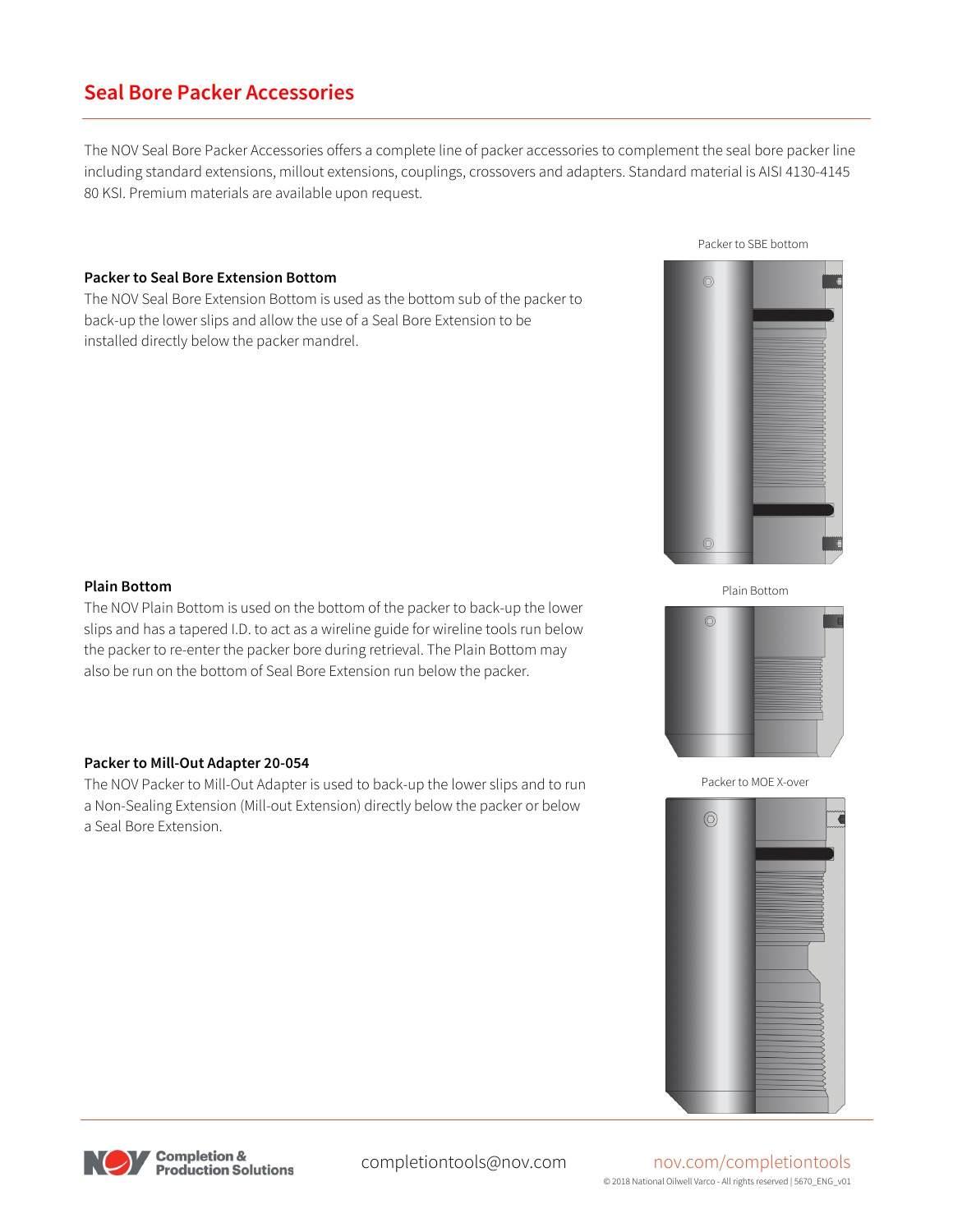# **Seal Bore Packer Accessories**

### **Packer to Tubing Adapter 20-200**

The NOV Tubing Adapter is used on the bottom of the packer to back-up the lower slips and crossover for running tubing below the packer. Premium threads available on request.





Seal Bore Extension



# Mill Out Extension

### **Seal Bore Extension 20-065**

The NOV Seal Bore Extension is run below the Packer to Seal Bore Extension Bottom Sub for applications where floating seals are needed to allow tubing expansion and contraction. The Seal Bore Extensions have the same I.D. as the packer to provide a continuous seal bore.

### **Mill-Out Extension 20-056**

The NOV Mill-Out Extension is run below Permanent Seal Bore Packers to allow sufficient inside diameter to accommodate the mandrel and catch of most common packer milling tools.



# completiontools@nov.com nov.com/completiontools

© 2018 National Oilwell Varco - All rights reserved | 5670\_ENG\_v01